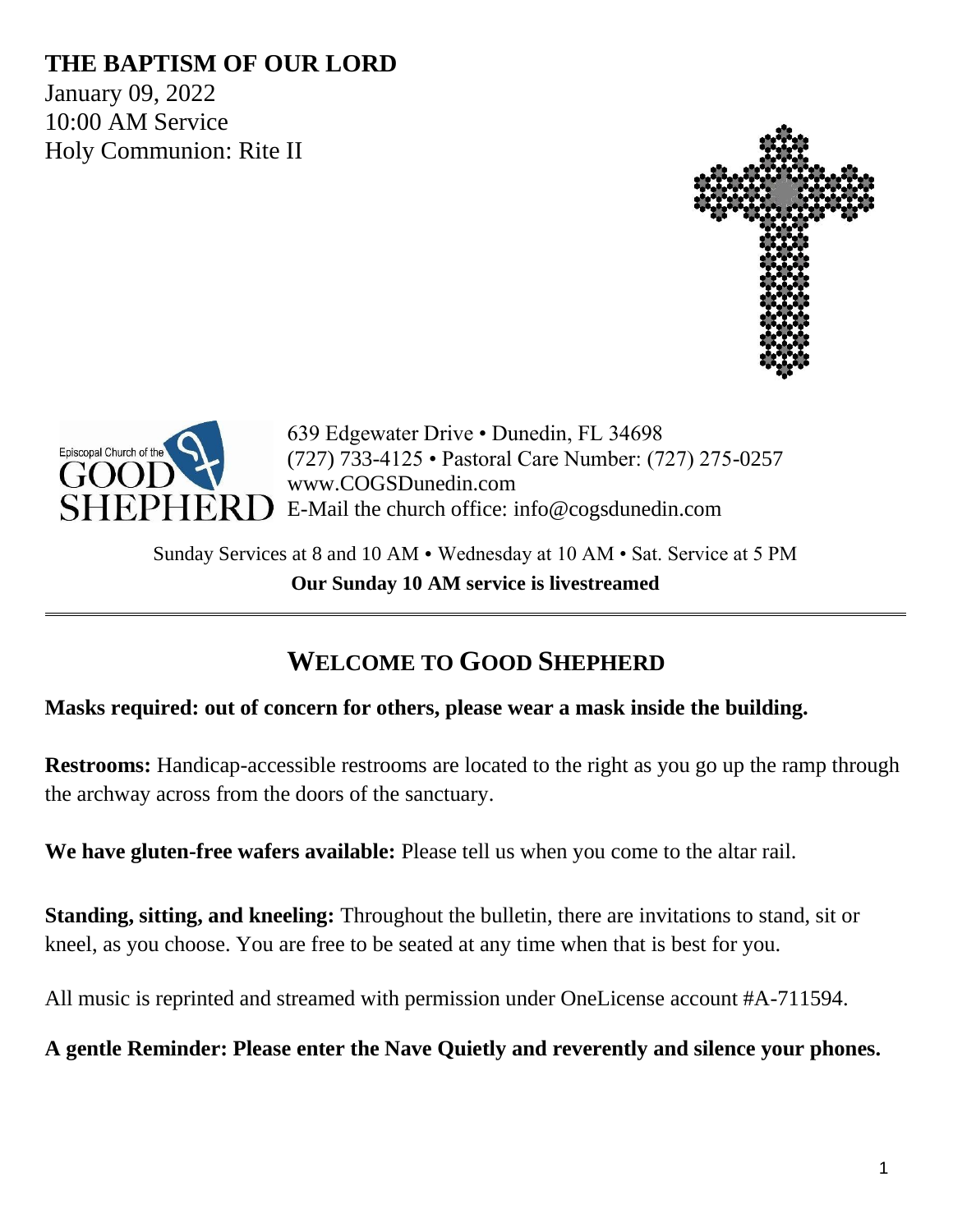## **GATHERING FOR WORSHIP**

| <b>VOLUNTARY</b> | Gelobet seist du, Jesu Christ        | J.S. Bach       |
|------------------|--------------------------------------|-----------------|
|                  | (All Praise to Jesus' Hallowed Name) | $(1685 - 1750)$ |

*[During the Voluntary, please prepare for worship by observing attentive silence.]* **WELCOME AND ANNOUNCEMENTS**

#### **PROCESSIONAL HYMN 121** Christ, When for Us You Were Baptized CAITHNESS

**Christ, when for us you were baptized, God's Spirit on you came, as peaceful as a dove and yet as urgent as a flame.**

**God called you his beloved Son, called you his servant true, sent you his kingdom to proclaim, his holy will to do.** 

**Straightway and steadfast until death you then obeyed his call freely as Son of Man to serve and give your life for all.**

**Baptize us with your Spirit, Lord, your cross on us be signed, that, likewise in God's service we may perfect freedom find.**

#### **THE OPENING ACCLAMATION**

*Celebrant* Blessed be God: Father, Son, and Holy Spirit. *People* **And blessed be God's kingdom, now and for ever. AMEN.**

#### **COLLECT FOR PURITY**

*All* **Almighty God, unto whom all hearts are open, all desires known, and from whom no secrets are hid. Cleanse the thoughts of our hearts by the inspiration of thy Holy Spirit, that we may perfectly love thee, and worthily magnify thy holy Name; through Christ our Lord. Amen.**

**SONG OF PRAISE 449** st. 1,2,6O Love, How Deep, How Broad, How High DEO GRACIAS

**O love, how deep, how broad, how high, how passing thought and fantasy, that God, the Son of God, should take our mortal form for mortals' sake!**

**For us baptized, for us he bore his holy fast and hungered sore; for us temptations sharp he knew; for us the tempter overthrew.**

**All glory to our Lord and God for love so deep, so high, so broad; the Trinity whom we adore forever and forevermore.**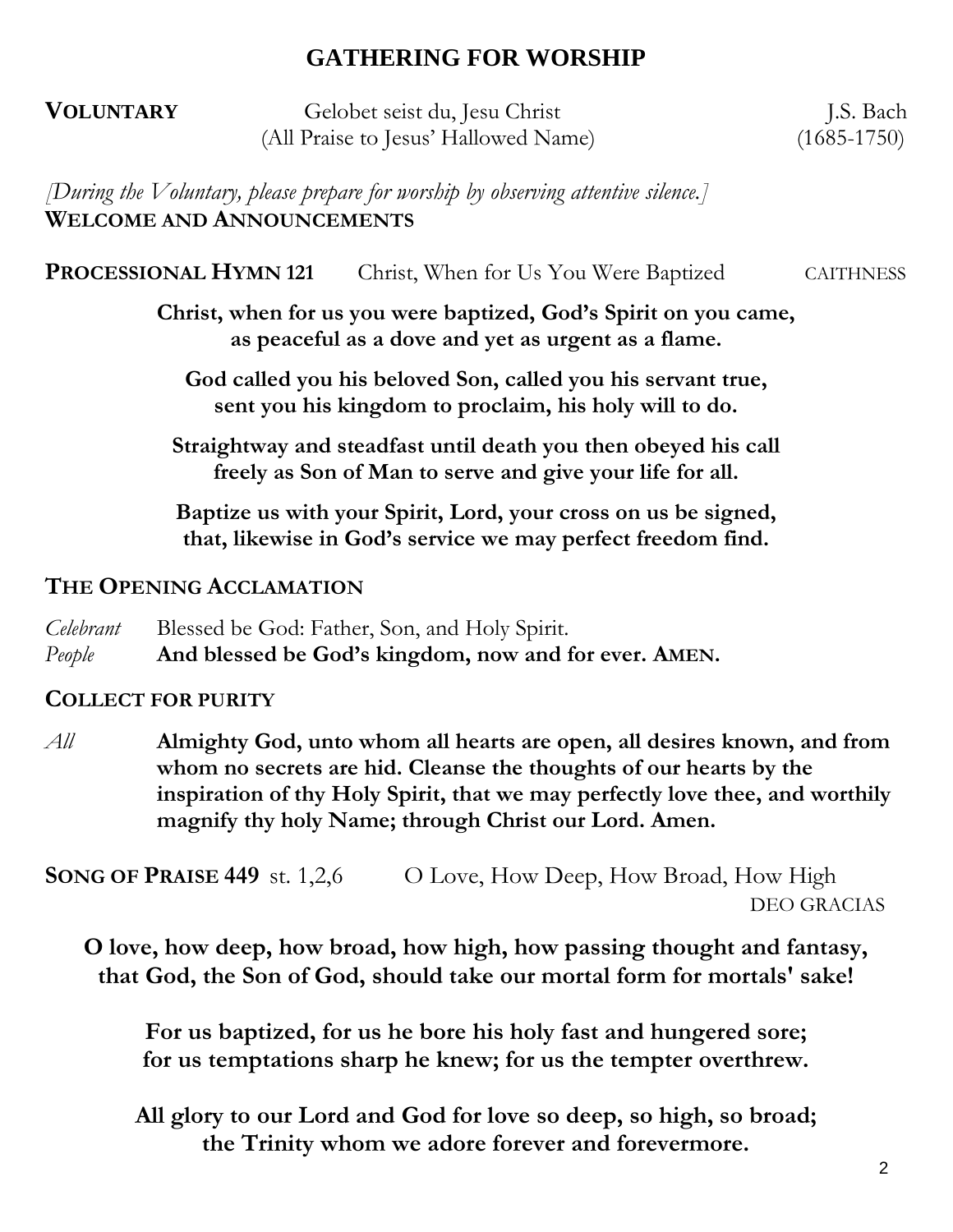#### **THE COLLECT OF THE DAY**

*Celebrant* The Lord be with you.

*People* **And also with you.**

*Celebrant* Let us pray… Father in heaven, who at the baptism of Jesus in the River Jordan proclaimed him your beloved Son and anointed him with the Holy Spirit: Grant that all who are baptized into his Name may keep the covenant they have made, and boldly confess him as Lord and Savior; who with you and the Holy Spirit lives and reigns, one God, in glory everlasting. *Amen*.

*All* **AMEN**.

# **THE WORD OF GOD**

*The people sit.*

## **THE FIRST READING** Isaiah 43:1-7

*Lector The First Reading is taken from Isaiah chapter 43…*

Thus says the Lord, he who created you, O Jacob, he who formed you, O Israel: Do not fear, for I have redeemed you; I have called you by name, you are mine. When you pass through the waters, I will be with you; and through the rivers, they shall not overwhelm you; when you walk through fire you shall not be burned, and the flame shall not consume you. For I am the Lord your God, the Holy One of Israel, your Savior. I give Egypt as your ransom, Ethiopia and Seba in exchange for you. Because you are precious in my sight, and honored, and I love you, I give people in return for you, nations in exchange for your life. Do not fear, for I am with you; I will bring your offspring from the east, and from the west I will gather you; I will say to the north, "Give them up," and to the south, "Do not withhold; bring my sons from far away and my daughters from the end of the earth--everyone who is called by my name, whom I created for my glory, whom I formed and made."

*Lector* The Word of the Lord. *People* **Thanks be to God.**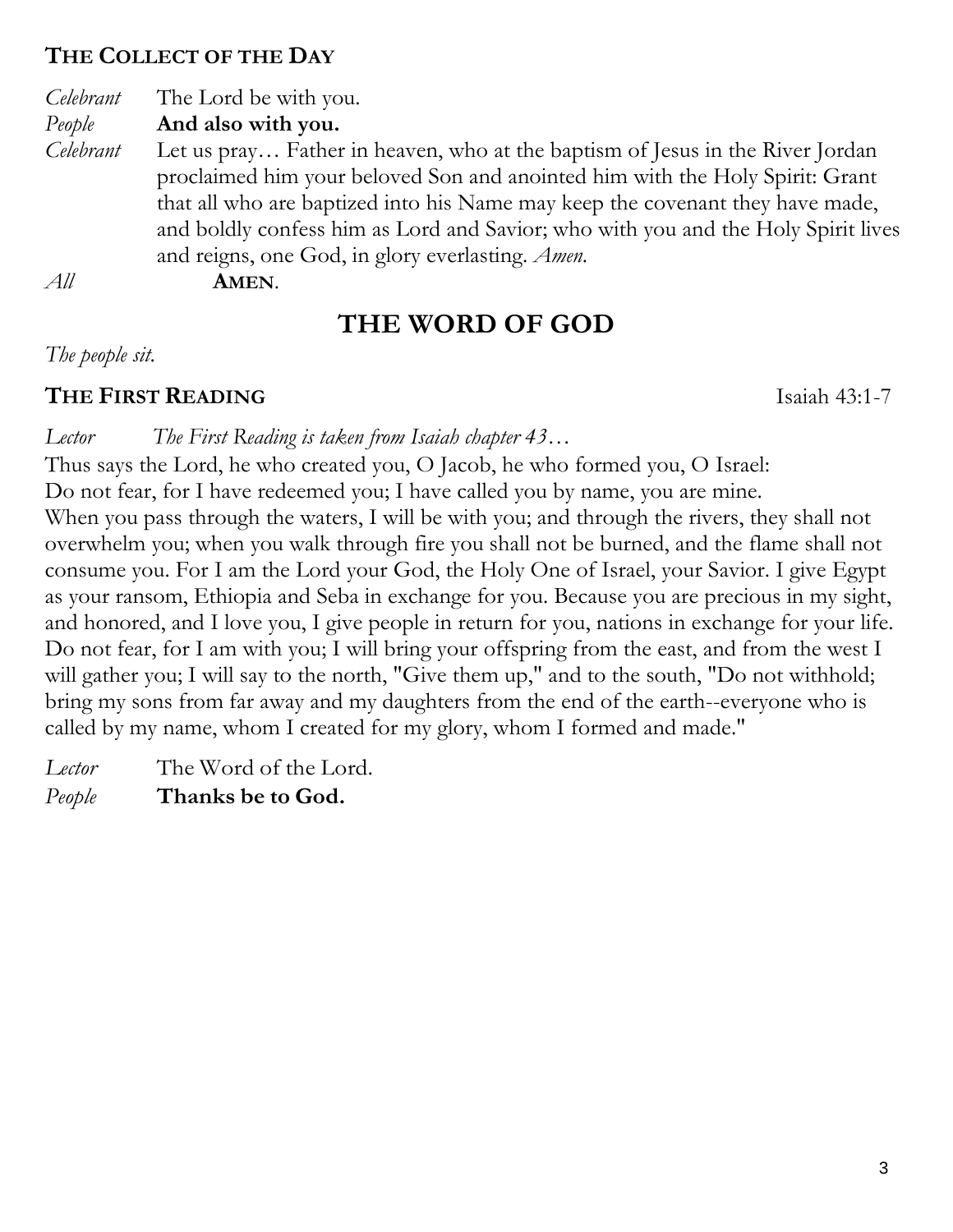**PSALM 29**DIADEMATA

**Ascribe to God, you gods, ascribe all glory, might; Ascribe the glory due his Name, worship in holy light. God's voice is on the deep, God's thunder rolls on high, The Lord is on the water-flood, God's voice a might cry.**

**God's voice breaks mighty trees, tall cedars great in worth; They writhe and leap like mountain sheep, God's voice shakes all the earth. God's voice splits flames of fire, God's voice shakes desert sands; God's voice makes oak trees shake and strips the leaves from forest stands.**

> **Within God's temple all cry "Glory!" and adore; The Lord sits throned above the flood as King for evermore. The Lord will give his strength to all his own, nor cease To give his people evermore the blessing of this peace.**

#### **THE SECOND READING** Acts 8:14-17

*Lector The Second Reading is taken from Acts chapter 8…*

When the apostles at Jerusalem heard that Samaria had accepted the word of God, they sent Peter and John to them. The two went down and prayed for them that they might receive the Holy Spirit (for as yet the Spirit had not come upon any of them; they had only been baptized in the name of the Lord Jesus). Then Peter and John laid their hands on them, and they received the Holy Spirit.

*Lector* The Word of the Lord. *People* **Thanks be to God.**

*All stand as able.*

**THE GOSPEL ACCLAMATION 440** LIEBSTER JESU

**Blessèd Jesus, at thy word we are gathered all to hear thee; let our hearts and souls be stirred now to seek and love and fear thee; by thy teachings pure and holy, drawn from earth to love thee solely.**

#### **THE GOSPEL** Luke 3:15-17, 21-22

*Deacon* The Holy Gospel of our Lord Jesus Christ according to Luke.<br>People **Glory to you, Lord Christ.** *People* **Glory to you, Lord Christ.**

#### 4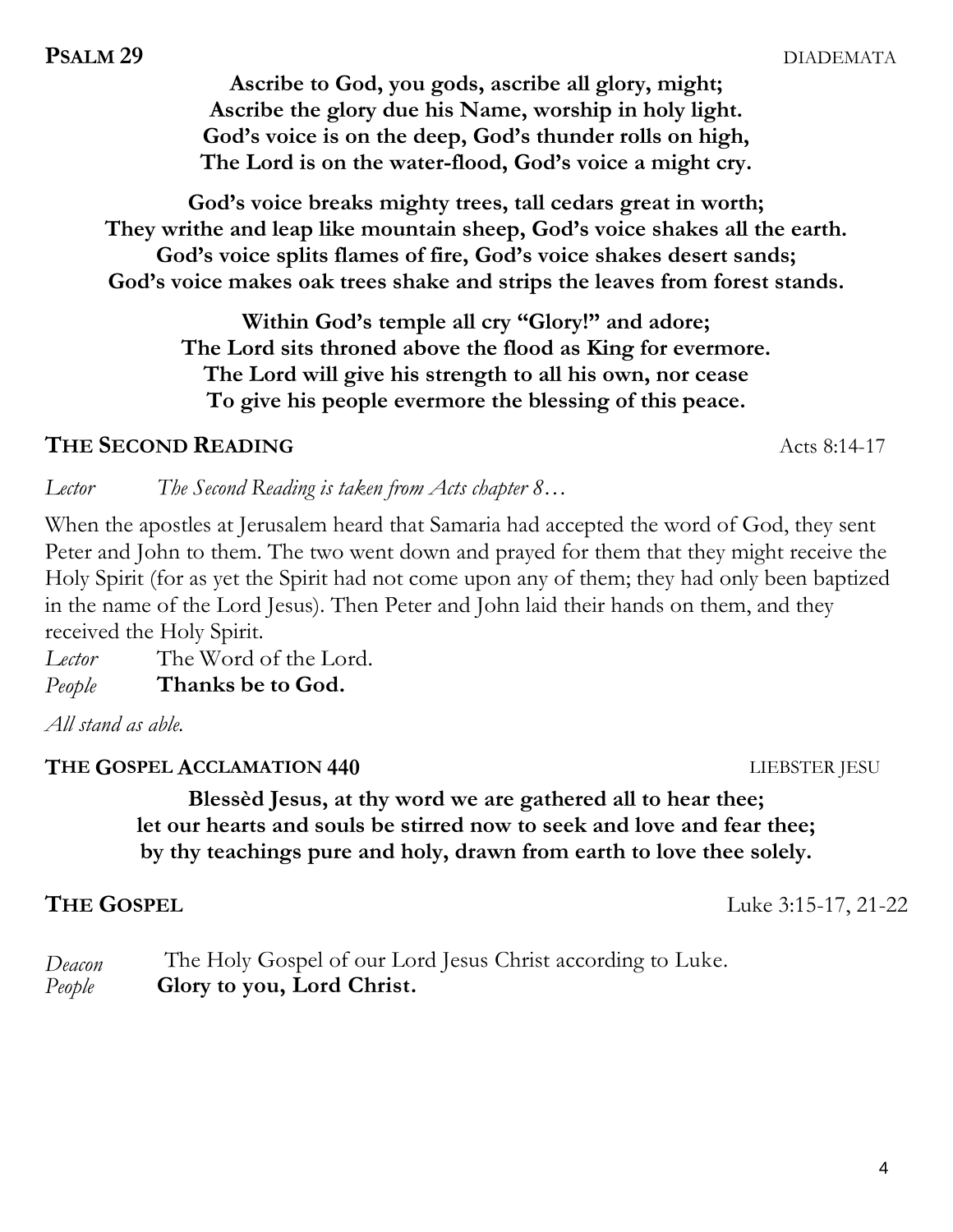*Deacon* As the people were filled with expectation, and all were questioning in their hearts concerning John, whether he might be the Messiah, John answered all of them by saying, "I baptize you with water; but one who is more powerful than I is coming; I am not worthy to untie the thong of his sandals. He will baptize you with the Holy Spirit and fire. His winnowing fork is in his hand, to clear his threshing floor and to gather the wheat into his granary; but the chaff he will burn with unquenchable fire."

Now when all the people were baptized, and when Jesus also had been baptized and was praying, the heaven was opened, and the Holy Spirit descended upon him in bodily form like a dove. And a voice came from heaven, "You are my Son, the Beloved; with you I am well pleased."

| Deacon | The Gospel of the Lord.     |
|--------|-----------------------------|
| People | Praise to you, Lord Christ. |

*The people sit.*

**SERMON** The Rev. Deacon Cindy Roehl

*All stand as able.*

#### **THE NICENE CREED**

*People* **We believe in one God, the Father, the Almighty, maker of heaven and earth, of all that is, seen and unseen. We believe in one Lord, Jesus Christ, the only Son of God, eternally begotten of the Father, God from God, Light from Light, true God from true God, begotten, not made, of one Being with the Father. Through him all things were made. For us and for our salvation he came down from heaven: by the power of the Holy Spirit he became incarnate from the Virgin Mary, and was made man. For our sake he was crucified under Pontius Pilate; he suffered death and was buried. On the third day he rose again in accordance with the Scriptures; he ascended into heaven and is seated at the right hand of the Father. He will come again in glory to judge the living and the dead, and his kingdom will have no end. We believe in the Holy Spirit, the Lord, the giver of life, who proceeds from the Father and the Son. With the Father and the Son he is worshiped and glorified. He has spoken through the Prophets. We believe in one holy catholic and apostolic Church. We acknowledge one baptism for the forgiveness of sins. We look for the resurrection of the dead, and the life of the world to come. Amen.**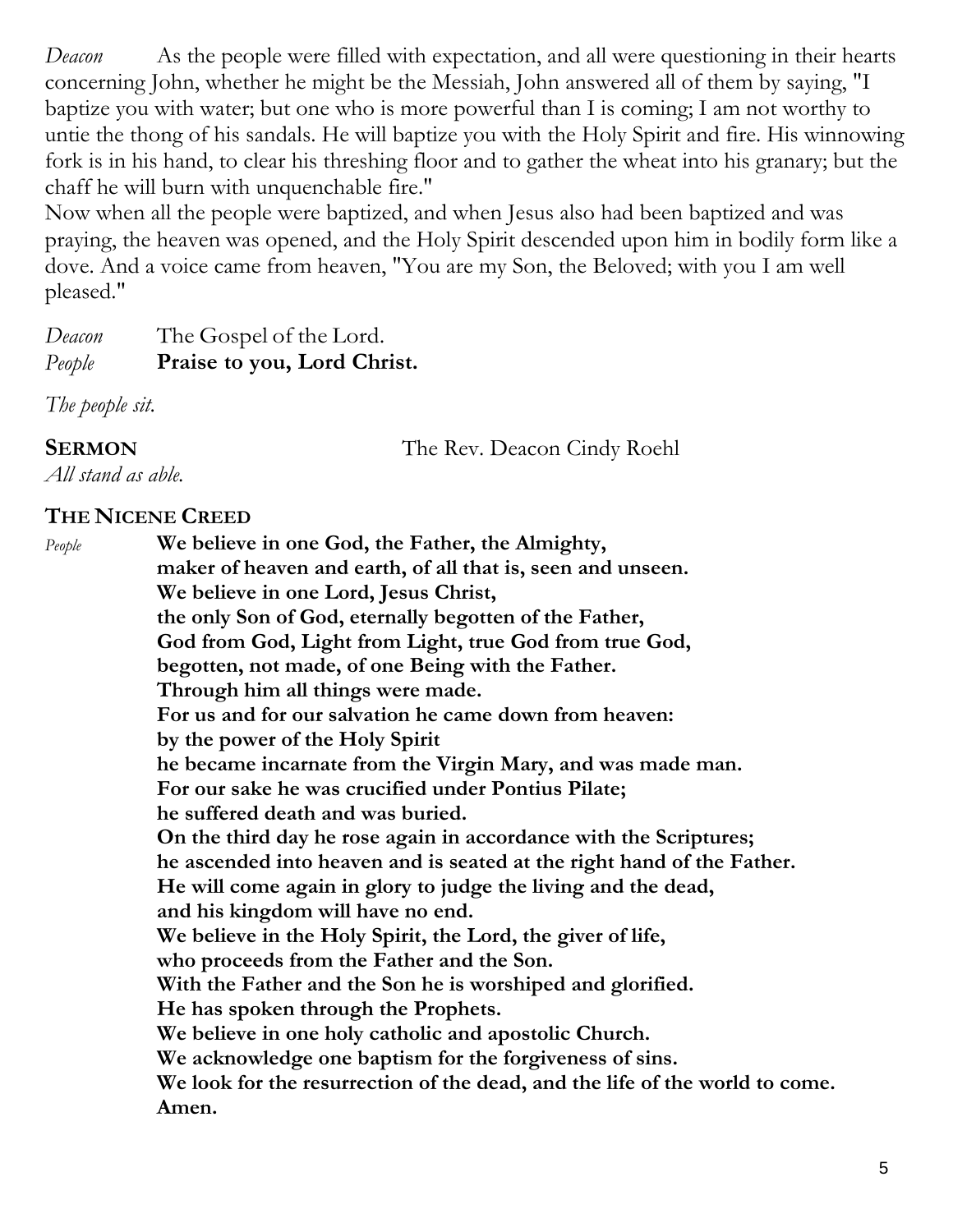## **THE PRAYERS OF THE PEOPLE**

*Please sit, stand, or kneel, as you prefer.*

*Deacon* Let us pray for the Church and for the world.

*Lector* Grant, Almighty God, that all who confess your Name may be united in your truth, live together in your love, and reveal your glory in the world. *Silence*

*Lector* Lord, in your mercy

#### *People* **Hear our prayer.**

*Lector* Guide the people of this land, and of all the nations, in the ways of justice and peace; that we may honor one another and serve the common good. *Silence*

*Lector* Lord, in your mercy

#### *People* **Hear our prayer.**

- *Lector* Give us all a reverence for the earth as your own creation, that we may use its resources rightly in the service of others and to your honor and glory. *Silence*
- *Lector* Lord, in your mercy

#### *People* **Hear our prayer.**

- *Lector* Bless all whose lives are closely linked with ours, and grant that we may serve Christ in them, and love one another as he loves us. We give you thanks for all the blessings of this life, especially the flowers given today to the Glory of God, and for the birthdays this week for Debra Mackay, Indra Eldridge, Jim Groff, and Nancy Downs, and for the anniversary of Marc and Mary Ann Wigmore. *Silence*
- *Lector* Lord, in your mercy

*People* **Hear our prayer.**

*Lector* Comfort and heal all those who suffer in body, mind, or spirit; especially ... [*add names from notebook*] and those we now namealoud or in our hearts [*leave time*, give them courage and hope in their troubles, and bring them the joy of your salvation.

*Silence*

- *Lector* Lord, in your mercy
- *People* **Hear our prayer.**
- *Lector* We commend to your mercy all who have died, (especially . . . [*add names from notebook*]) that your will for them may be fulfilled; and we pray that we may share with all your saints in your eternal kingdom. *Silence* Lord, in your mercy
- *People* **Hear our prayer.**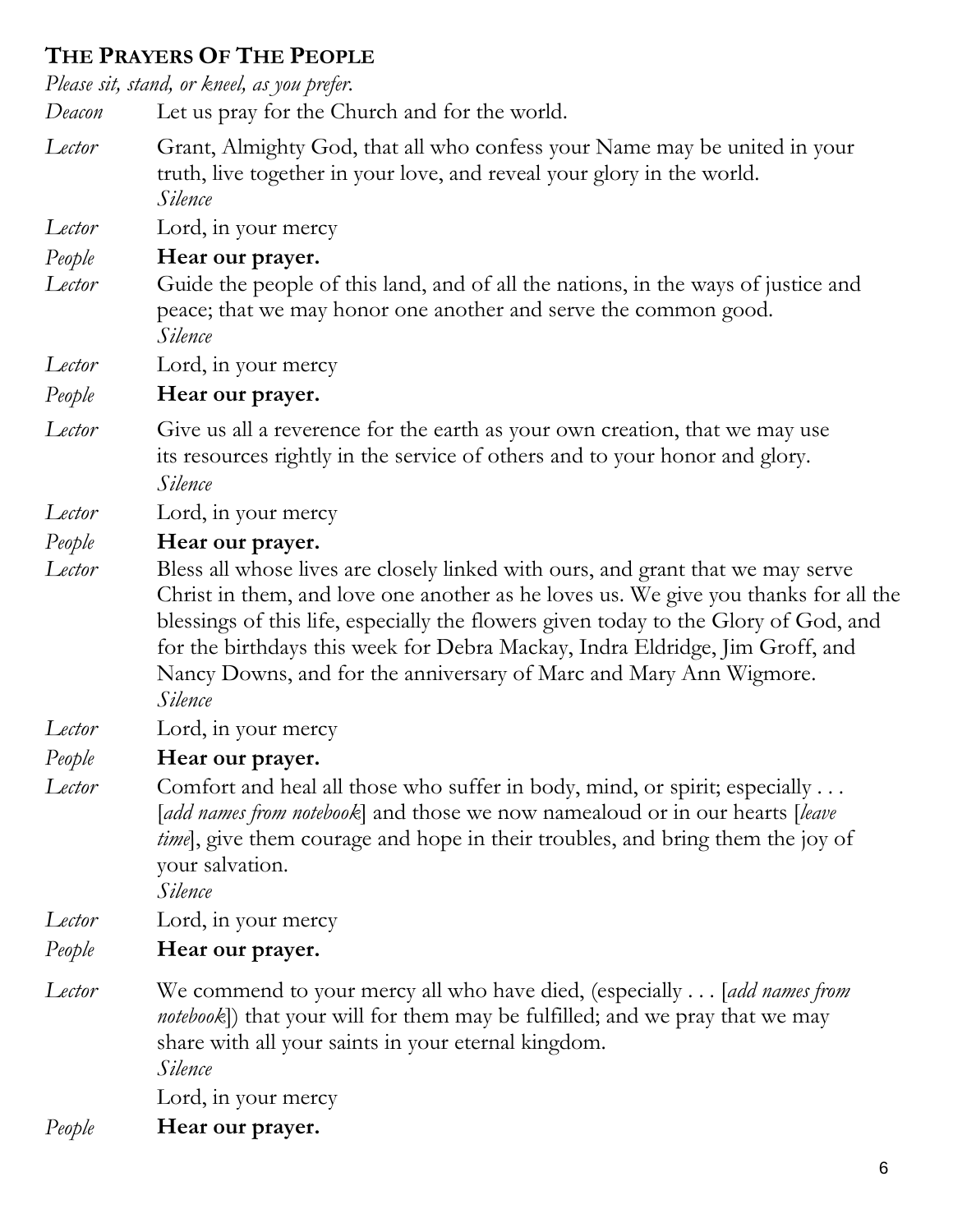#### **CONFESSION & ABSOLUTION:**

*Please kneel or stand as able.*

*Deacon* Let us confess our sins against God and our neighbor. *(Silence is kept.) People* **Most merciful God, we confess that we have sinned against you in thought, word, and deed, by what we have done, and by what we have left undone. We have not loved you with our whole heart; we have not loved our neighbors as ourselves. We are truly sorry and we humbly repent. For the sake of your Son Jesus Christ, have mercy on us and forgive us; that we may delight in your will, and walk in your ways,**

- **to the glory of your Name. AMEN.**
- *Celebrant* Almighty God have mercy on you, forgive you all your sins through our Lord Jesus Christ, strengthen you in all goodness, and by the power of the Holy Spirit keep you in eternal life.

*All* **AMEN**.

#### **THE GREETING OF PEACE**

*Celebrant* The peace of the Lord be always with you.

#### *People* **And also with you.**

*All may greet one another in the name of the Lord.*

## **THE HOLY COMMUNION**

#### **OFFERTORY SENTENCE**

**OFFERTORY** Where Is This Stupendous Stranger? Conrad Susa

**Choir** 

*All stand as able.*

#### **THE PRESENTATION**

*Deacon* We gladly present the fruits of our lives to the God who creates us, redeems us and sustains us. May we have the grace to use them to heal God's world.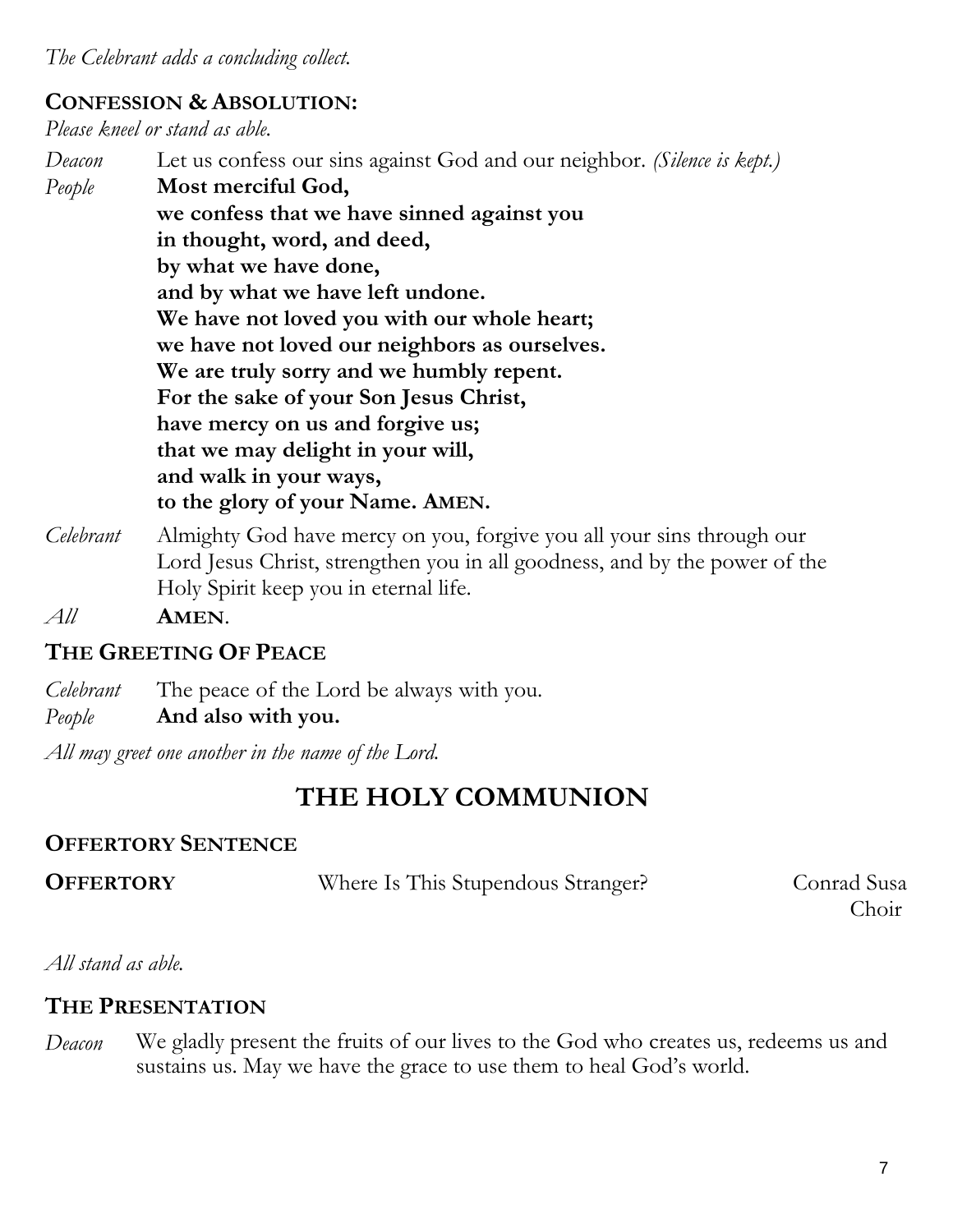## **To God the Father, heavenly Light, to Christ, revealed in earthly night, to God the Holy Ghost we raise our equal and unceasing praise.**

## **THE GREAT THANKSGIVING:** Eucharistic Prayer B

| Celebrant | The Lord be with you.                                                             |
|-----------|-----------------------------------------------------------------------------------|
| People    | And also with you.                                                                |
| Celebrant | Lift up your hearts.                                                              |
| People    | We lift them to the Lord.                                                         |
| Celebrant | Let us give thanks to the Lord our God.                                           |
| People    | It is right to give him thanks and praise.                                        |
| Celebrant | It is right, and a good and joyful thing, always and everywhere to give thanks to |
|           | you, Father Almighty, Creator of heaven and earth.                                |
| Celebrant | (Proper Preface)                                                                  |
|           | Therefore, we praise you, joining our voices with Angels and Archangels and with  |
|           | all the company of heaven, who for ever sing this hymn to proclaim the glory of   |
|           | your Name:                                                                        |
| All       | $S-125$<br>Holy, holy, holy Lord, God of power and might,                         |
|           | heaven and earth are full of your glory.                                          |
|           | Hosanna in the highest. Hosanna in the highest.                                   |
|           | Blessed is he who comes in the name of the Lord.                                  |
|           | Hosanna in the highest. Hosanna in the highest.                                   |

#### *The Celebrant continues*

We give thanks to you, O God, for the goodness and love which you have made known to us in creation; in the calling of Israel to be your people; in your Word spoken through the prophets; and above all in the Word made flesh, Jesus, your Son. For in these last days you sent him to be incarnate from the Virgin Mary, to be the Savior and Redeemer of the world. In him, you have delivered us from evil, and made us worthy to stand before you. In him, you have brought us out of error into truth, out of sin into righteousness, out of death into life.

On the night before he died for us, our Lord Jesus Christ took bread; and when he had given thanks to you, he broke it, and gave it to his disciples, and said, "Take, eat: This is my Body, which is given for you. Do this for the remembrance of me."

After supper he took the cup of wine; and when he had given thanks, he gave it to them, and said, "Drink this, all of you: This is my Blood of the new Covenant, which is shed for you and for many for the forgiveness of sins. Whenever you drink it, do this for the remembrance of me." Therefore, according to his command, O Father,

*Celebrant and People* **We remember his death, We proclaim his resurrection, We await his coming in glory;**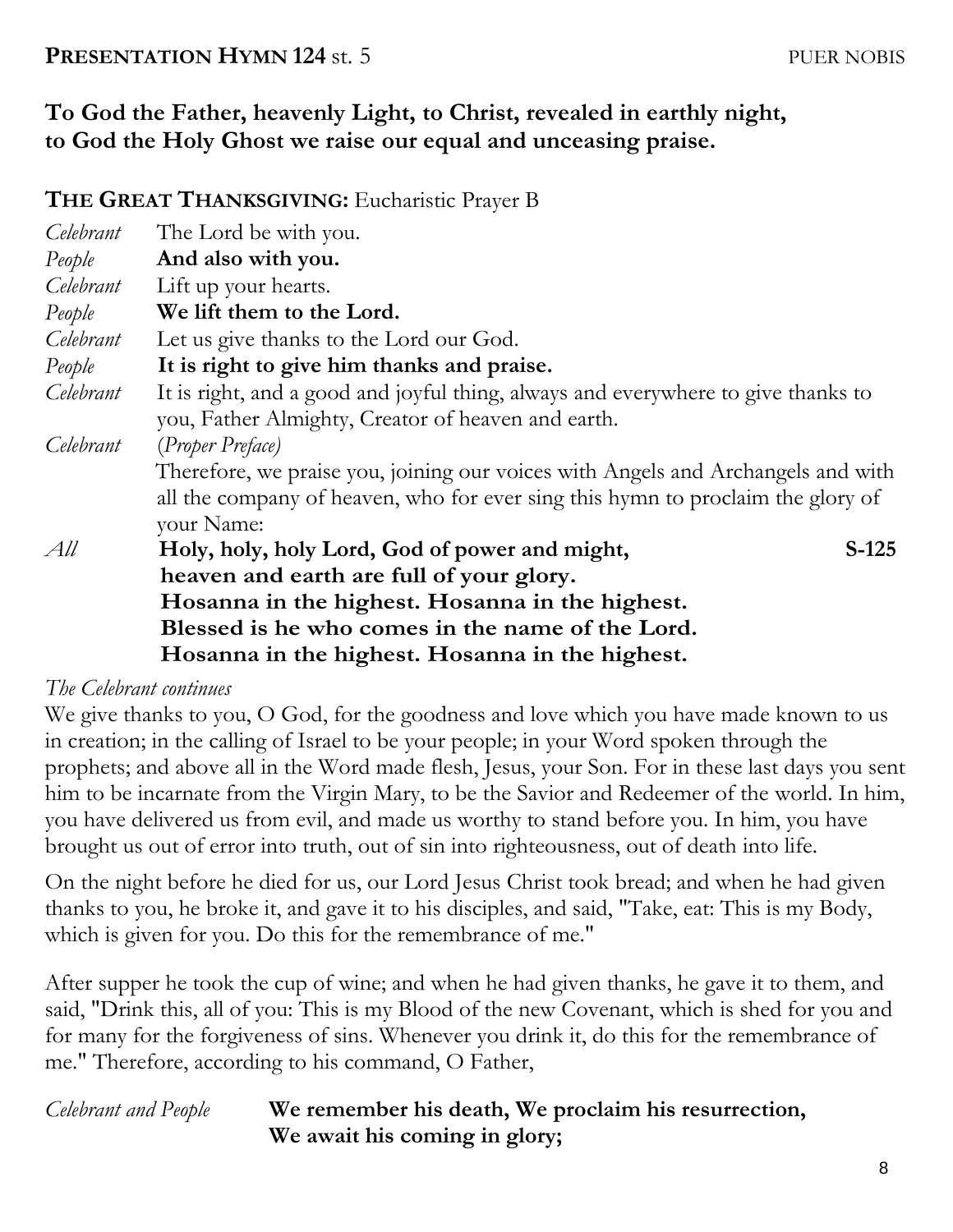## *The Celebrant continues*

And we offer our sacrifice of praise and thanksgiving to you, O Lord of all; presenting to you, from your creation, this bread and this wine.

We pray you, gracious God, to send your Holy Spirit upon these gifts that they may be the Sacrament of the Body of Christ and his Blood of the new Covenant. Unite us to your Son in his sacrifice, that we may be acceptable through him, being sanctified by the Holy Spirit. In the fullness of time, put all things in subjection under your Christ, and bring us to that heavenly country where, with  $\boxed{\phantom{a}}$  and all your saints, we may enter the everlasting heritage of your sons and daughters; through Jesus Christ our Lord, the firstborn of all creation, the head of the Church, and the author of our salvation.

By him, and with him, and in him, in the unity of the Holy Spirit all honor and glory is yours, Almighty Father, now and for ever.

*All* **Amen.** 

## **THE LORD'S PRAYER**

*Celebrant* And now as our Savior Christ has taught us, we are bold to say, *People* **Our Father, who art in heaven, hallowed be thy Name, thy kingdom come, thy will be done, on earth as it is in heaven. Give us this day our daily bread. And forgive us our trespasses, as we forgive those who trespass against us. And lead us not into temptation, but deliver us from evil. For thine is the kingdom, and the power, and the glory, for ever and ever. Amen.**

## **THE BREAKING OF THE BREAD**

*The Celebrant breaks the consecrated bread. A period of silence is kept.*

*Celebrant* Alleluia! Christ our Passover is sacrificed for us; *People* **Therefore let us keep the feast. Alleluia!**

*Celebrant* The Gifts of God for the People of God.

*All are invited to receive the Sacrament in one kind. If you desire a blessing instead, cross your arms over your chest.*

**COMMUNION** Invocation à César Franck **Invocation** Joseph Beesau

(1871-1940)

*Please remain seated.*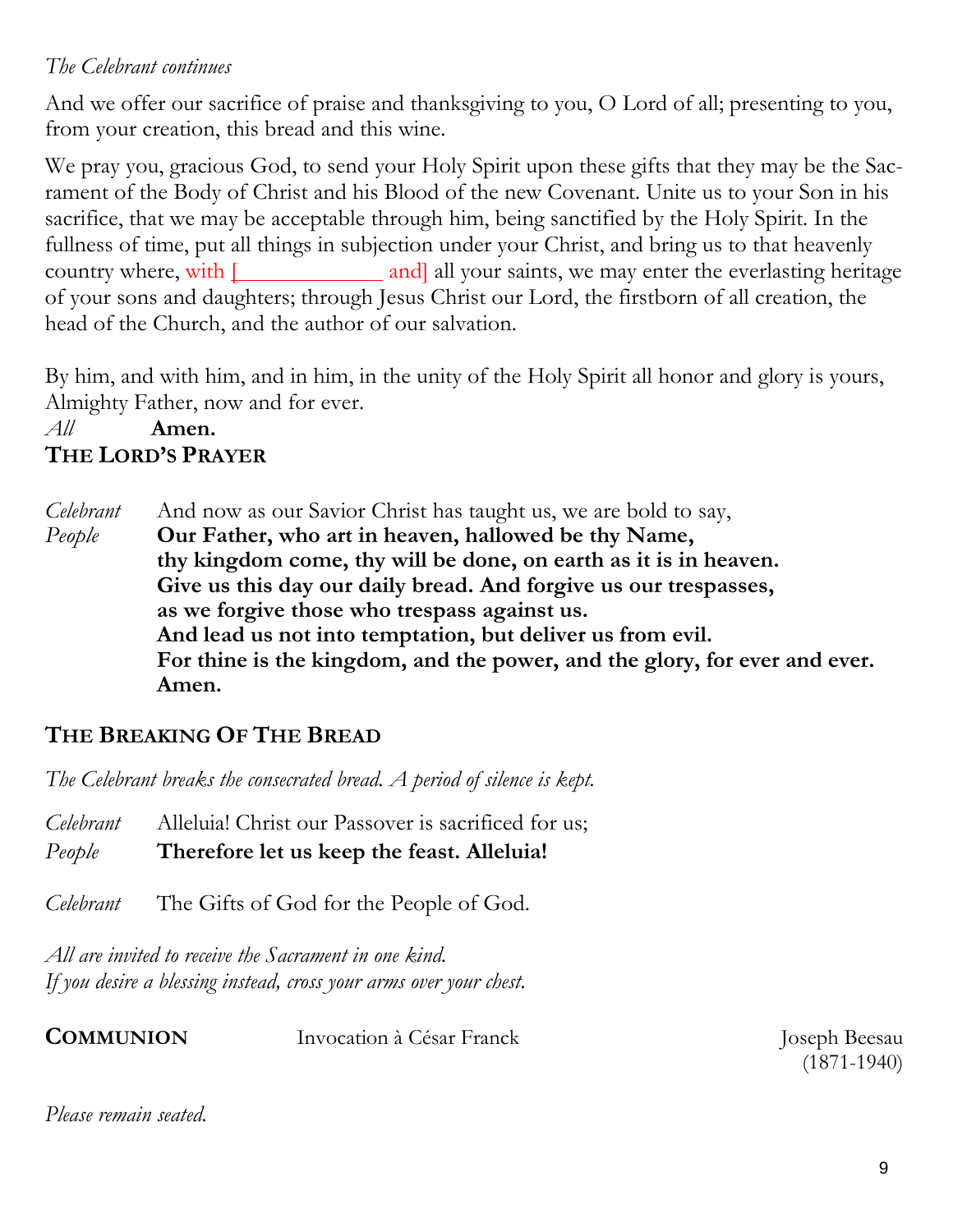**Songs of thankfulness and praise, Jesus, Lord, to thee we raise, manifested by the star to the sages from afar; branch of royal David's stem in thy birth at Bethlehem; anthems be to thee addressed, God in man made manifest.**

**Manifest at Jordan's stream, Prophet, Priest, and King supreme; and at Cana, wedding-guest, in thy Godhead manifest; manifest in power divine, changing water into wine; anthems be to thee addressed, God in man made manifest.**

#### **THE PRAYER AFTER COMMUNION**

*Celebrant* Let us pray…

*All* **Almighty and everliving God, we thank you for feeding us with the spiritual food of the most precious Body and Blood of your Son our Savior Jesus Christ; and for assuring us in these holy mysteries that we are living members of the Body of your Son, and heirs of your eternal kingdom. And now, Father, send us out to do the work you have given us to do, to love and serve you as faithful witnesses of Christ our Lord. To him, to you, and to the Holy Spirit, be honor and glory, now and for ever. Amen.**

### **THE BLESSING**

**THE SENDING HYMN Christ, Your Footprints Through the Desert** EBENEZER

**Christ, your footprints through the desert led to Jordan's flowing stream. There you heard the herald crying Israel's old, prophetic dream: "He is coming! He is coming! He will cleanse the earth with flame! Sinners, plunge beneath the waters! Wash away your guilt and shame!"**

**Christ, you heard the stirring summons as by Jordan's bank you stood; Bathed, though sinless, with your people in the river's cleansing flood. High above, the heavens opened; came the Spirit as a dove; Spoke a Voice beyond all hearing: "See my Son, the One I love!"**

**God, in baptism you have made us one with Christ, our risen Lord; Freed us, claimed us, cleansed, forgiven through the water and the Word. Help us hear your urgent summons, calling us to serve you now. Send us forth, your sons and daughters, with the cross upon our brow.**